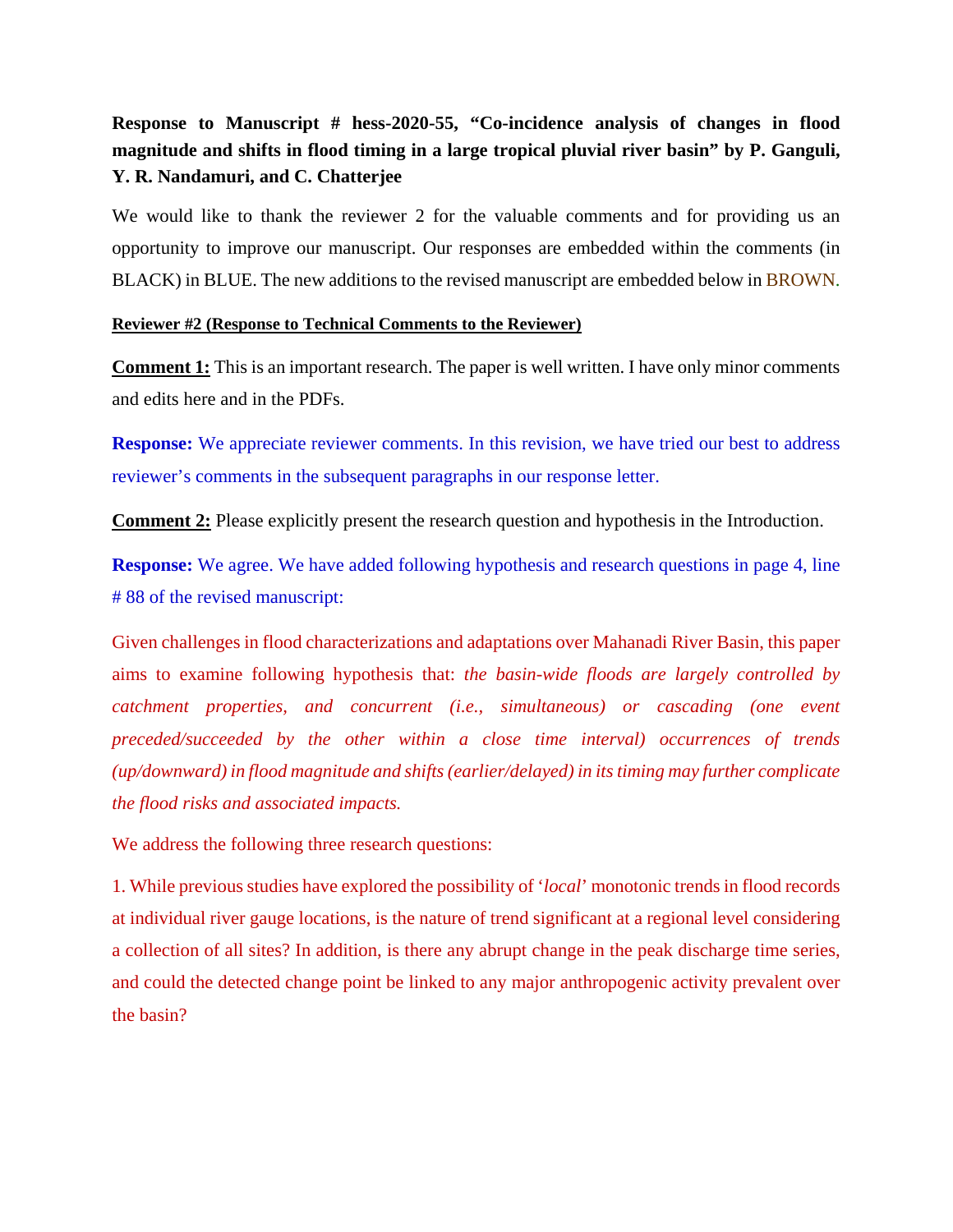2. Is there any possible linkage between the trend in flood severity and catchment properties or processes, which were ignored in most of the previous assessment for a vast river network of Mahanadi?

3. Is there any evidence for the concurrence of trend (up/downward) in flood severity and shift (early/delayed occurrence) in flood timing that may help in identifying the "flood-rich and flood poor" (Merz et al., 2018) region over the basin?

**Comment 3:** A schematic/flowchart of the methodology would be helpful.

**Response:** Agreed. We have added the following flowchart in page 6, line #151 of the manuscript.



Figure 2. Schematics of the work flow. The color of boxes in blue indicates input steps, yellow indicates the process steps, brown shows the expected way forward to mitigate the impact of large floods in a changing climate. While we identify monotonic trends in the flood time series using Mann-Kendall trend test considering ties and autocorrelation, the abrupt changes in the time series are detected using Pettit's change point test. We detect the persistence and shift in flood timing using circular statistics (see Methods for details). The abbreviation, *i.i.d.* indicates independent and identically distributed.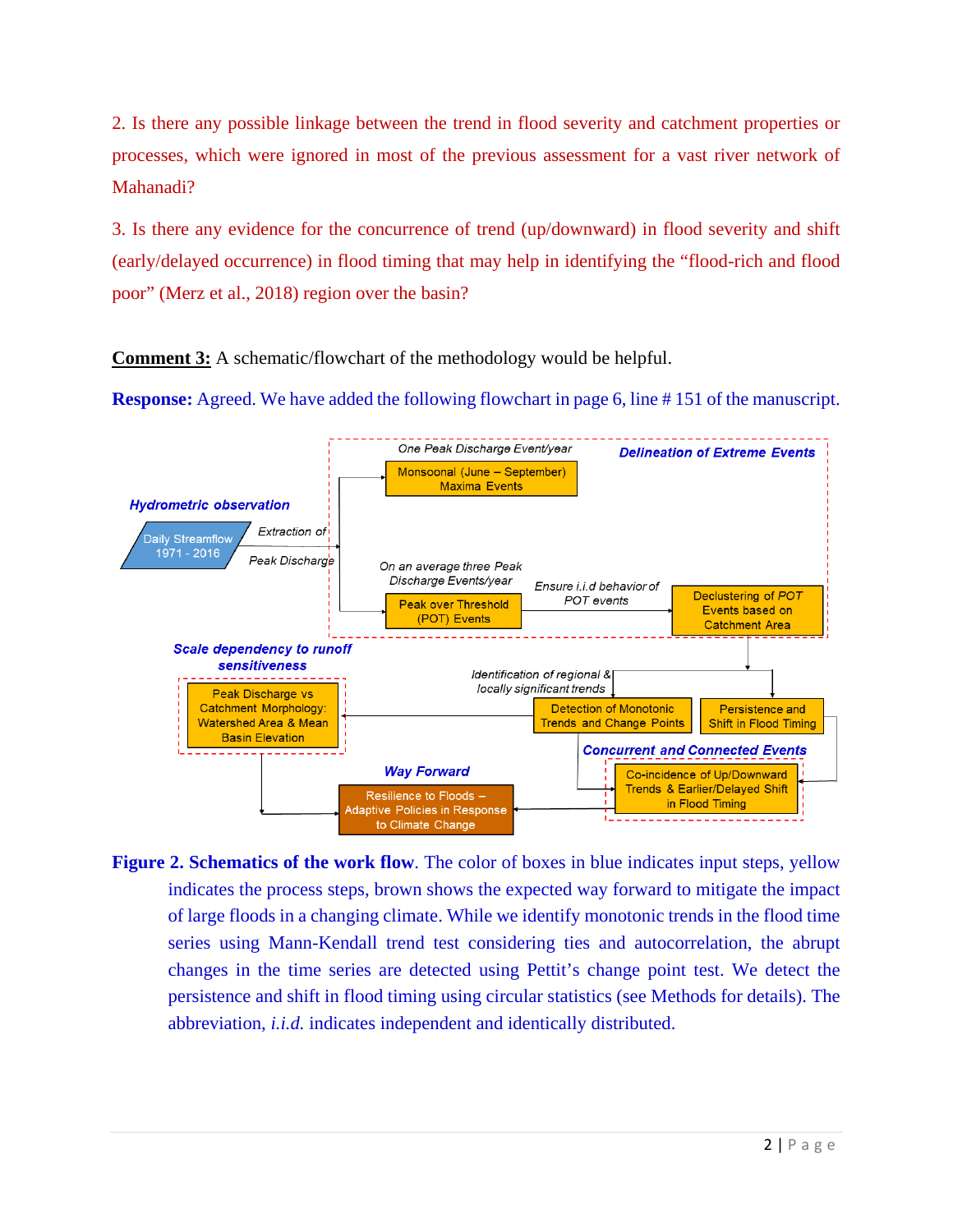**Comment 4:** Why the 98.5<sup>th</sup> percentile was used as the threshold level?

**Response:** As explained in Page 6, line # 160, we evaluate different thresholds, varying from 98 to 99.9<sup>th</sup> percentiles at an increment of 0.5. Finally we select 98.5<sup>th</sup> percentile as a threshold level that allow us to choose on an average three extreme events per year. To ensure selected peak over threshold events are independent to each other, following earlier studies (Petrow and Merz, 2009; Svensson et al., 2005), we select different time spans ranging between five and ten days to decluster the partial duration time series based on the watershed area of the sub-catchments. The use of 98.5<sup>th</sup> percentile threshold as an indicator of peak flows from daily stream flow records and the selection of on an average three peak discharge events per year are widely used in practice to attribute extreme floods (Acero et al., 2017; Lawrence, 2020; Mangini et al., 2018; Svensson et al., 2005).

**Comment 5:** Sources of uncertainty and how they affect your results need to be discussed.

**Response:** Thanks for pointing this out. We have added following sentences in page 19, line 480 of the revised manuscript:

"While uncertainty in hydrometric observations is one of the prominent sources of uncertainty in the current analysis, especially in the data-sparse delta areas of the lower MRB, further data gathering effort would substantially enhance the confidence in the analyses. Second, spatiotemporal heterogeneity of streamflow observations remains a constraint. For instance, the uneven temporal coverage of the individual streamflow records and regional differences in the spatial distribution of gauges across three reaches of MRB is affecting the obtained results. Nonetheless, the derived insights highlights regional nature of interacting and cascading flood risks over MRB in the present-day era, which provides a stronger basis for understanding and managing such connected extremes (Raymond et al., 2020) in the future. The findings can be used to improve policy recommendations in adapting extreme floods in Anthropocene and support tools to achieve societal resilience."

**Comment 6:** Please spell out all the abbreviations in the figures, tables and headings. These must stand alone.

**Response:** Agreed and incorporated.